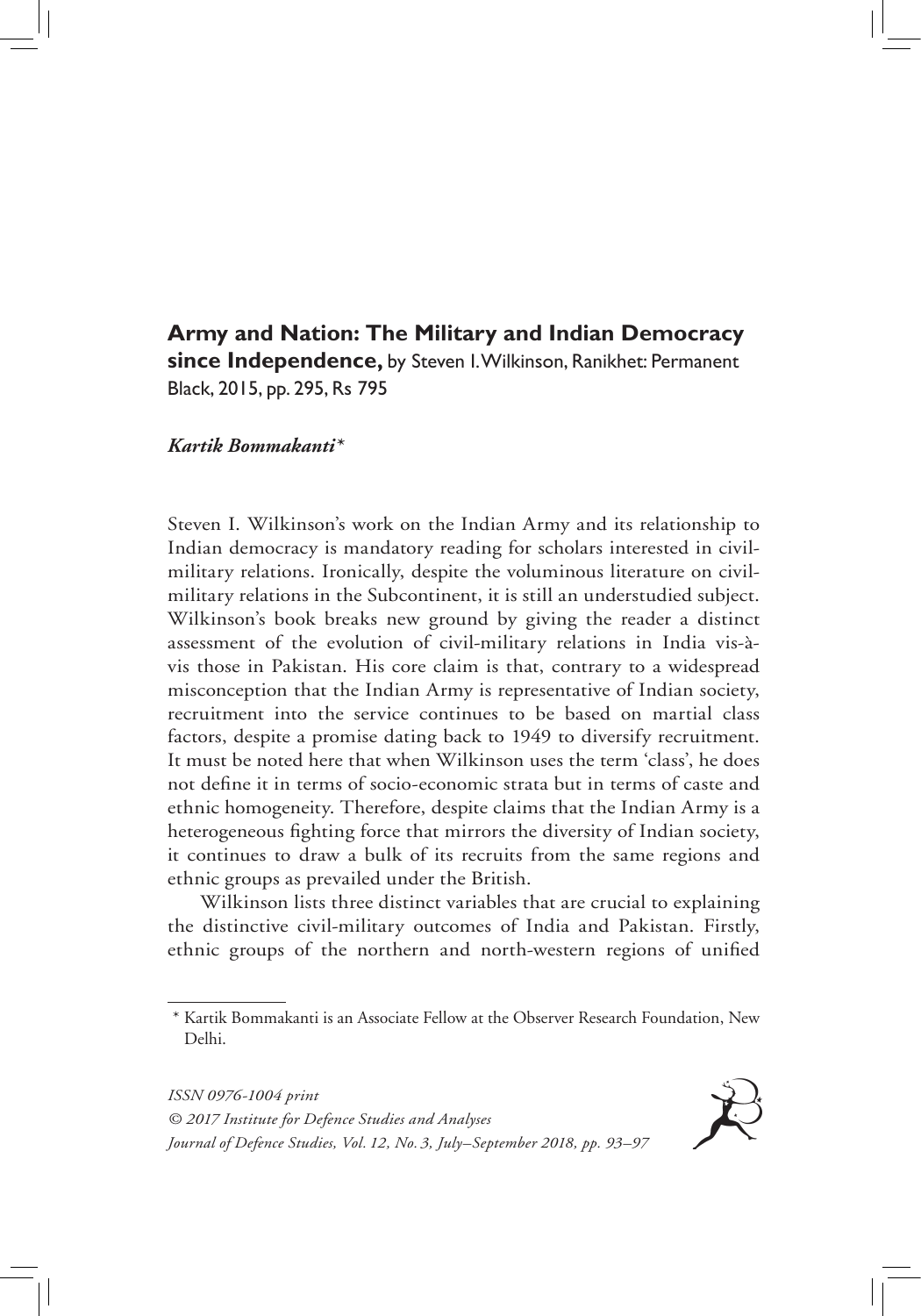#### **94** *Journal of Defence Studies*

India under the British, particularly Punjabis (which included Muslims, Sikhs, and Hindus) dominated the pre-independence Indian Army. The British recruited mostly from those regions and ethnic groups that they deemed 'martial'. The Congress party that led India to independence sought to put an end to this practice. Wilkinson is explicit that Partition dealt Pakistan a harder blow than it did India in terms of the resources it inherited, an ethnically imbalanced Punjabi-dominated army, and a two-front threat in the form of Afghanistan and India.

In India's case, several cross-cutting cleavages dissipated overrepresentation by any one ethnic or religious group—for instance, Punjabi Hindus versus Punjabi Sikhs. Within India generally, and within the Indian Army Divisions too, such cross-cutting cleavages do continue to exist among Sikhs, such as between Jat Sikhs versus Mazhabi and Ramdasia Sikhs. For instance, in the 1980s, at the height of Sikh militant unrest in Punjab, unlike some Jat Sikhs of the Indian Army who mutinied, their Ramdasia and Mazhabi counterparts did not follow suit. Thus, the diminution of Punjabis in the post-independence Indian Army and their commensurate increase in the Pakistan Army could explain, at least partially, the frequent occurrence of coups and military rule in Pakistan, and their non-occurrence in India. To be sure, Wilkinson does not explicitly claim that Punjabis or Pashtuns per se are more coup prone, but points to the adverse consequences of over-representation of any ethno-religious group to civilian control. The skewed balance in the Pakistan Army was the direct product of Partition as,

…the new state [Pakistan] was formed by joining together the most overrepresented recruiting regions in pre-independence India (West Punjab and NWFP) with populous East Bengal, the most underrepresented recruiting region in the country.<sup>1</sup>

On the other hand with the Indian Army, the ethnic and caste-based compositional factors, as Wilkinson argues, were extensively debated by the Congress in pre-independence India, something visibly absent within the Muslim League. The post-independence Indian leadership sought a more diversified fighting force that reflected India's ethno-religious makeup coupled with coup-proofing measures derived from extensive pre-independence deliberation and reflection.<sup>2</sup> Its leadership in preindependence India debated and determined how independent India should institutionalise civilian control over the military.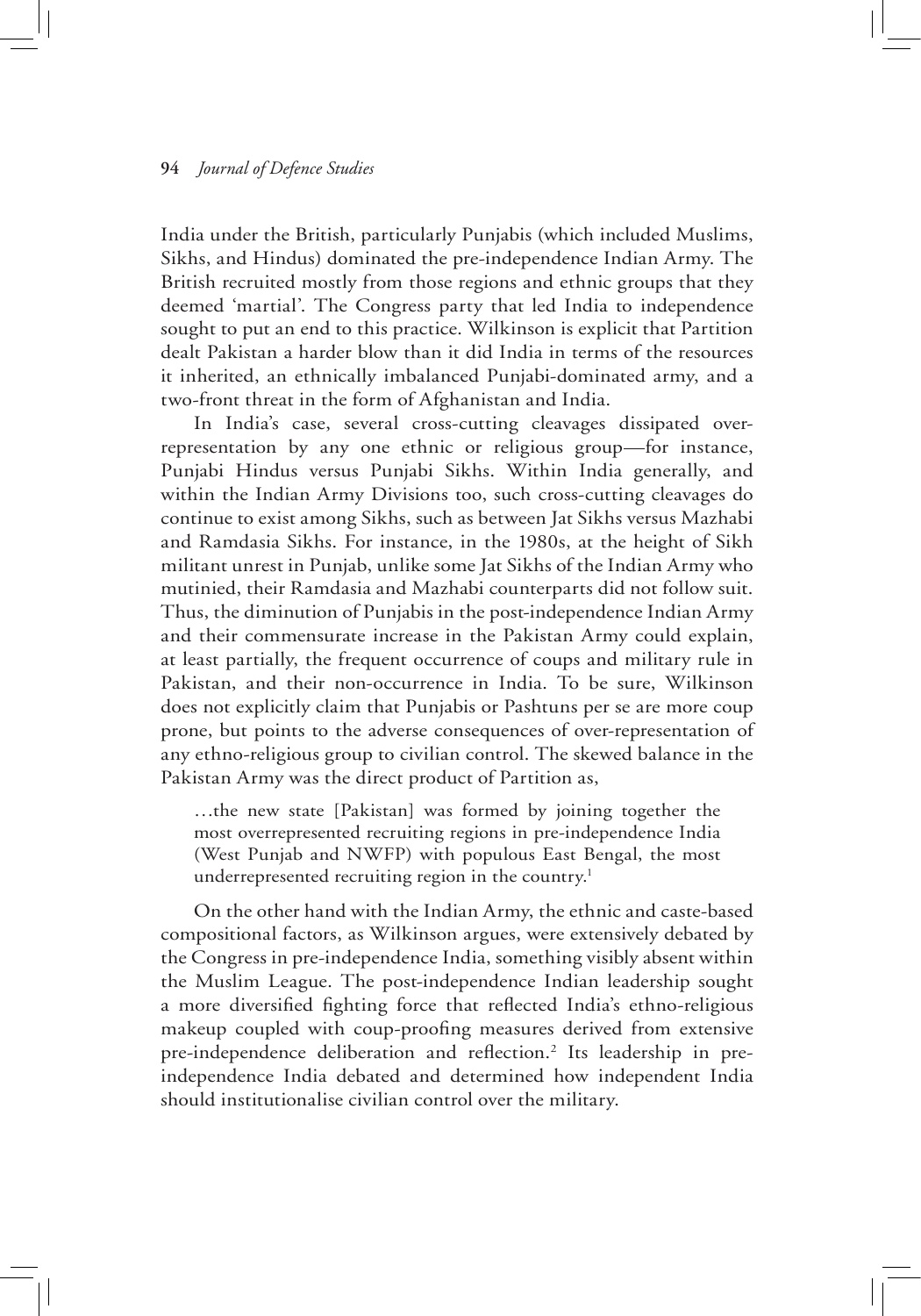However, this is only one factor; the second being the differential levels of political institutionalisation that led to the consolidation of civilian control over the military in India as opposed to Pakistan. In India, the Congress led by the likes of Jawaharlal Nehru and Vallabhai Patel was a mass movement for independence from British rule, which enabled it to develop deep institutional and social roots in various parts of the country. It had a pan-Indian character that the Muslim League never matched. The Congress' legitimacy thus derived from its representativeness across regions in India.

The third factor preventing a subversion of civilian rule in India specifically, was a range of coup-proofing measures instituted by the Indian government led by Nehru and Patel. These control measures included the down gradation of the Service Chiefs vis-à-vis the civilian bureaucracy and judiciary; the diversification in the ethnic make-up of the upper echelon officers of the Indian Army; co-equal treatment of the three Service Chiefs; restricted tenures for senior officers; extensive intelligence surveillance of senior officers; and, very critically, the Indianisation of the officer corps. Most of these measures were put in place within the first decade of India's independence.

The peculiarity about the Indian Army, which is central to Wilkinson's argument, is that despite the imperatives and promises to diversify its composition, 'class' based recruitment continues to this day. To be sure, diversity within the army has increased since Independence, but only modestly. Nevertheless, Wilkinson observes that no single group, as of today, can claim to be dominant within the army. This is where Wilkinson is at his best: in marshalling evidence by demonstrating the anomaly of why 'class' recruitment persists, contrary to claims made by Indian policymakers that the Indian Army reflects the nation's ethnic diversity. The singular reason for its continuation is that it enables greater cohesion among troops and military effectiveness in terms of combat performance. He is convincing about the control mechanisms instituted to maintain vigilance over the army by the Nehru-led leadership, which continue to this day.

However, there are weaknesses in Wilkinson's argument also. Three specific problems afflict his analysis. Firstly, he overlooks the importance of another contentious dispute on India's frontiers: China. Post-partition, India inherited its own two-front problem: Pakistan and China, that Wilkinson underestimates. Indeed, the emergence of a unified and consolidated China under Communist rule in 1949—and its subsequent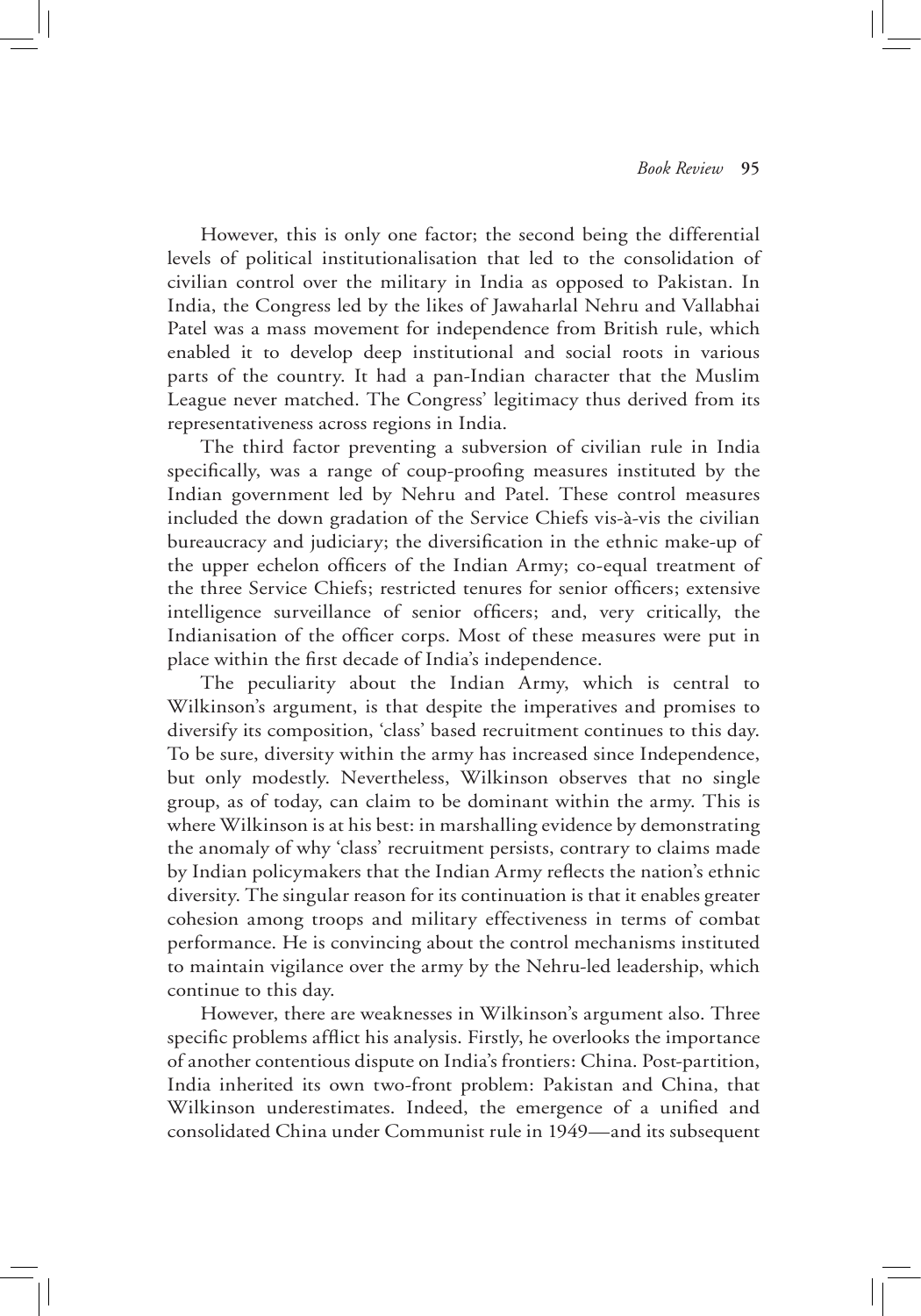#### **96** *Journal of Defence Studies*

invasion of Tibet—did pose its own military challenges to independent India, which British India never faced. As another scholar, Alastair Lamb, has incisively concluded:

The British never had to face a demand by a powerful Chinese Government for major rectification of the Sino-Indian boundary, though most of the claims raised by the Chinese in the present dispute [in post-independence India under Nehru and after] had already been stated before 1947.3

Secondly, the shrinkage in the size of the post-independence Indian Army, which Wilkinson concedes, owed much to the developmental imperatives of the new state. This undercuts the core elements of his argument that compositional and coup-proofing measures were to blame for the army's poor performance against the Chinese in 1962.<sup>4</sup> Therefore, the army's effectiveness was not undermined by the coup-proofing measures put in place during the first decade of independent India alone, but as much by the sheer economic costs of fielding a larger fighting force against the Chinese. Further, a larger army would have undercut the domestic priorities of the Nehru-led Indian government.

Economic reasons were only one factor, albeit extremely important, undergirding India's China policy. The final contributory factor to the lack of military effectiveness flowed from Nehru's strategic assumptions about the impossibility of a Sino-Indian boundary war, because it would catalyse superpower intervention against China.<sup>5</sup> The absence of a significant imperative in expanding defence spending was driven by Nehru's convictions that a diplomatic solution was the best means to settle the boundary dispute. Indeed, Nehru believed a Sino-Indian boundary war would lead to a world war involving the superpowers. He conflated the local territorial balance with the global balance of power. Nehru never expected the worst to happen, which weighed heavily on the amount of money his government was ready to spend on defence. Taken together, under this interpretation, the negative correlation between ethnic composition and coup-proofing on the one hand, and their influence on military effectiveness on the other, is not as obvious as the combination of economic stress and the strategic assumptions of the Nehru-led leadership, which enervated military effectiveness contributing to the Indian Army's defeat in 1962.<sup>6</sup>

The latter two correlational variables alone would explain why military effectiveness was most consequentially undermined. Indeed,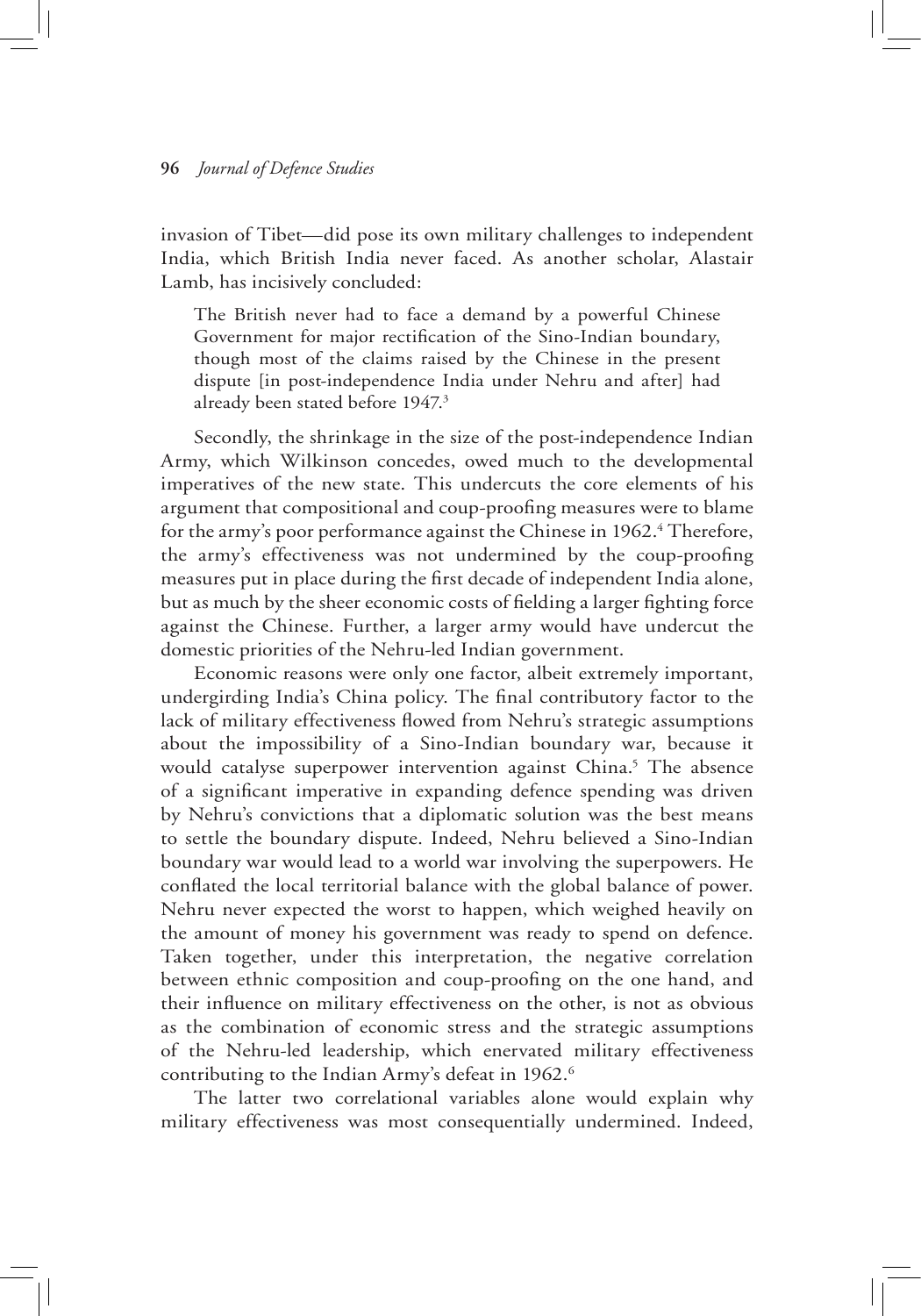Nehru was well aware of the asymmetries in military strength between India and China. Even so, he chose to ignore the pleas of the military, be it under General Thimmaya or his successor General P.N. Thapar. At the Army Headquarters, Generals B.M. Kaul and D.K. Palit had drawn up plans for an expansion of the Indian Army prior to the war that was part of a larger modernisation effort.7 The much-reviled General Kaul wanted a massive re-organisation of the Indian Army before the war by raising several mountain divisions that were well equipped and deployed.<sup>8</sup>

Finally, undertaking a comparative analysis of India and Pakistan is fraught with analytical problems because there are few or literally no cases where mass movements became politically institutionalised, as was the case with the Congress party in India. There are few instances in human history where leaders seeking liberation from an external power have debated the shape and contours of civil-military relations following the end of colonial rule. Briefly, India is *sui generis*. Therefore, an attempt to compare India with Pakistan is analytically, methodologically, and empirically problematic.

To conclude, Wilkinson's work is most insightful when demonstrating that despite marginal changes in the composition of the Indian Army, the imperatives to preserve unit cohesion and operational effectiveness has meant that class-based recruitment persists without threatening civilian control in post-independence India.

## NOTES

- 1. Steven I. Wilkinson, *Army and Nation: The Military and Indian Democracy since Independence,* Ranikhet: Permanent Black, 2015, p. 11.
- 2. Ibid., pp. 12–15.
- 3. Alastair Lamb, *The China-India Border: The Origins of the Disputed Boundaries,* London: Oxford University Press, 1964, p. 168.
- 4. Wilkinson, *Army and Nation: The Military and Indian Democracy since Independence*, n. 1, p, 30.
- 5. See Yaacov Vertzberger, *Misperceptions in Foreign Policymaking: The Sino-Indian Conflict, 1956–1962,* Boulder, CO: Westview Press, 1984, pp. 249– 52.
- 6. See also Srinath Raghavan, *War and Peace in Modern India: A Strategic History of the Nehru Years,* Ranikhet: Permanent Black, 2009, pp. 278–80.
- 7. Steven Hoffmann, *India and the China Crisis,* Berkeley, CA: University of California Press, 1990, pp. 228–29.
- 8. Ibid., pp. 1722–73.